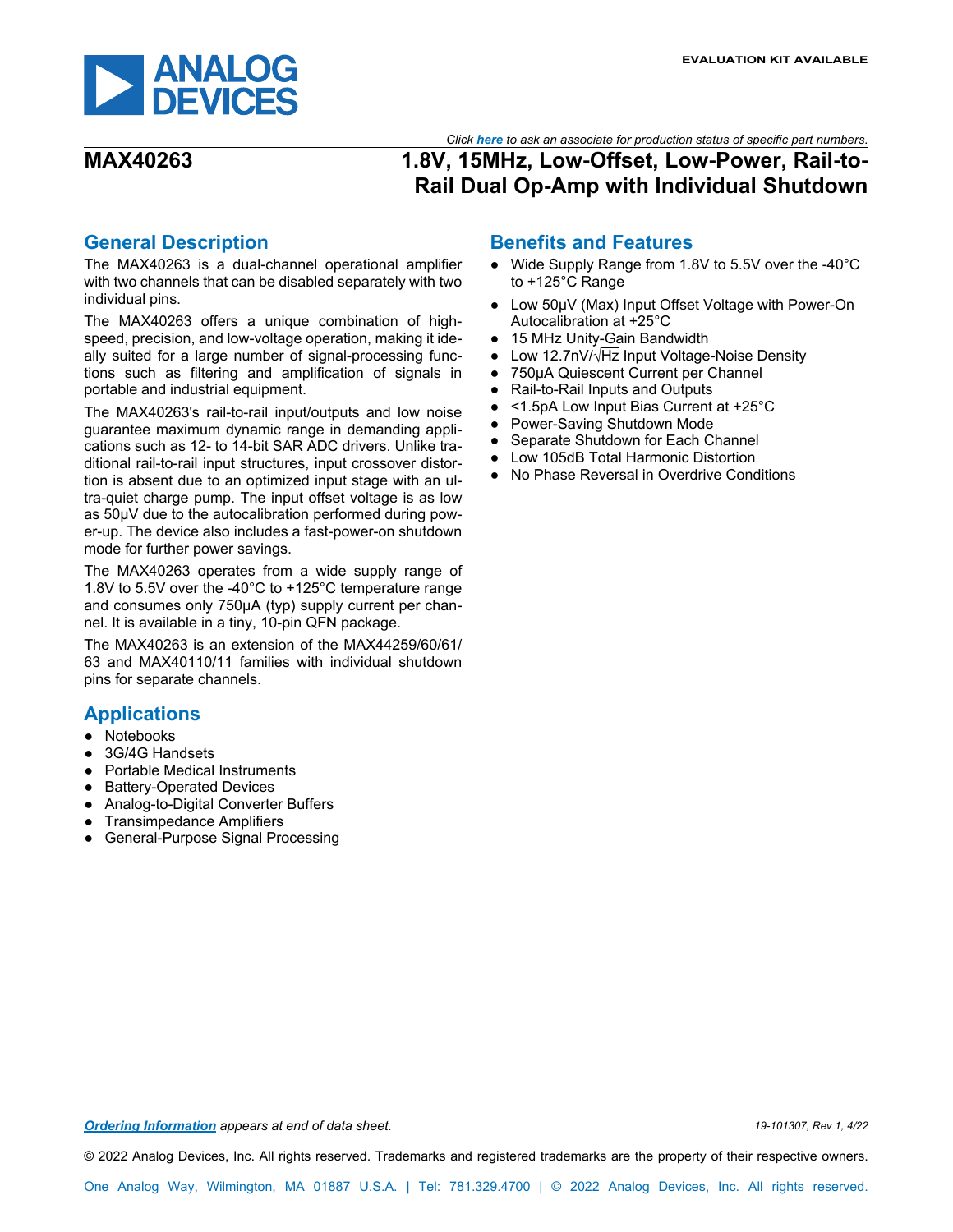## <span id="page-1-0"></span>**Typical Application Circuits**

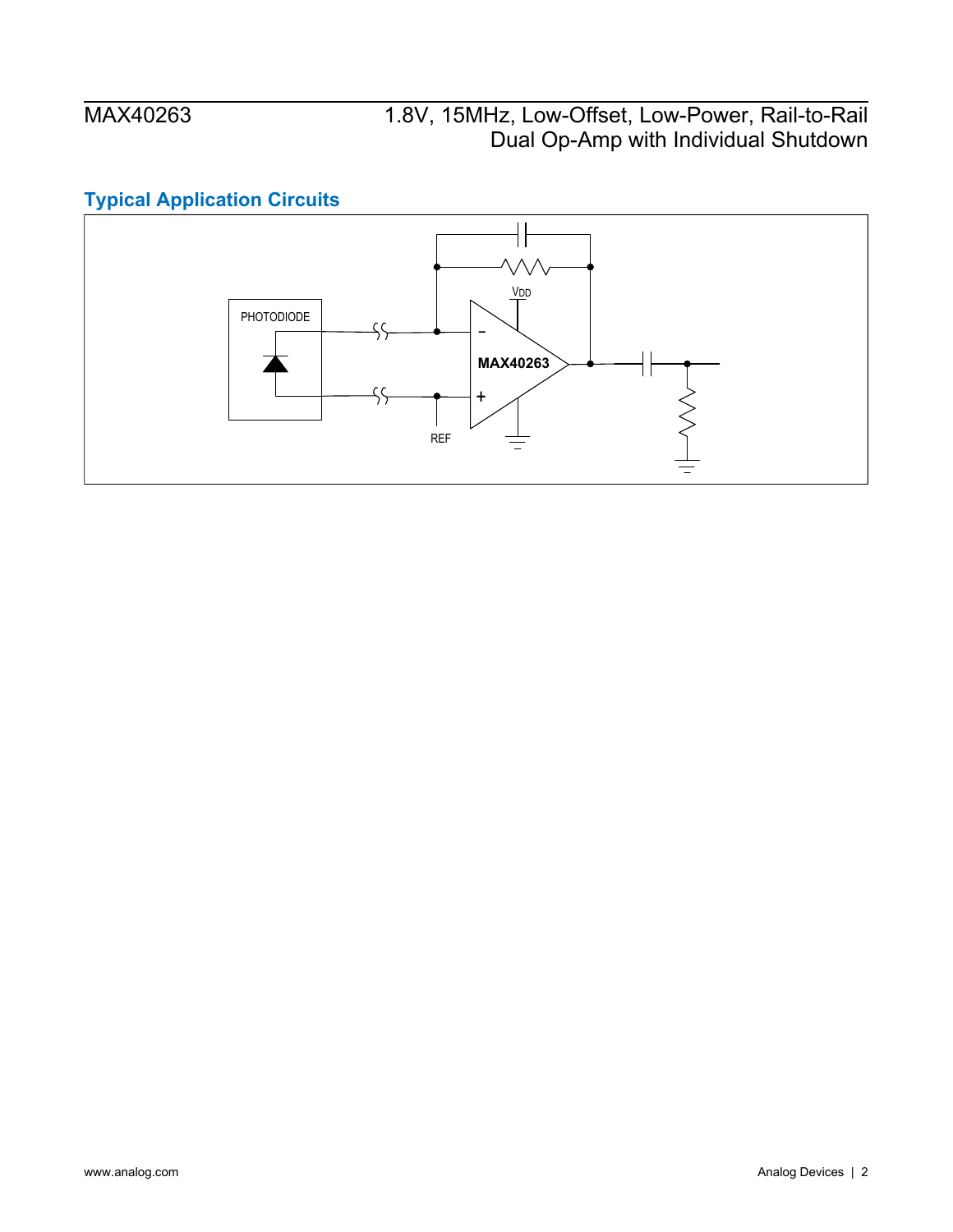## MAX40263

# 1.8V, 15MHz, Low-Offset, Low-Power, Rail-to-Rail Dual Op-Amp with Individual Shutdown

### **TABLE OF CONTENTS**

| Typical Operating Characteristics (and according to the control of the control of the control of the control of the control of the control of the control of the control of the control of the control of the control of the c |
|--------------------------------------------------------------------------------------------------------------------------------------------------------------------------------------------------------------------------------|
|                                                                                                                                                                                                                                |
|                                                                                                                                                                                                                                |
|                                                                                                                                                                                                                                |
|                                                                                                                                                                                                                                |
|                                                                                                                                                                                                                                |
|                                                                                                                                                                                                                                |
|                                                                                                                                                                                                                                |
|                                                                                                                                                                                                                                |
|                                                                                                                                                                                                                                |
|                                                                                                                                                                                                                                |
|                                                                                                                                                                                                                                |
|                                                                                                                                                                                                                                |
|                                                                                                                                                                                                                                |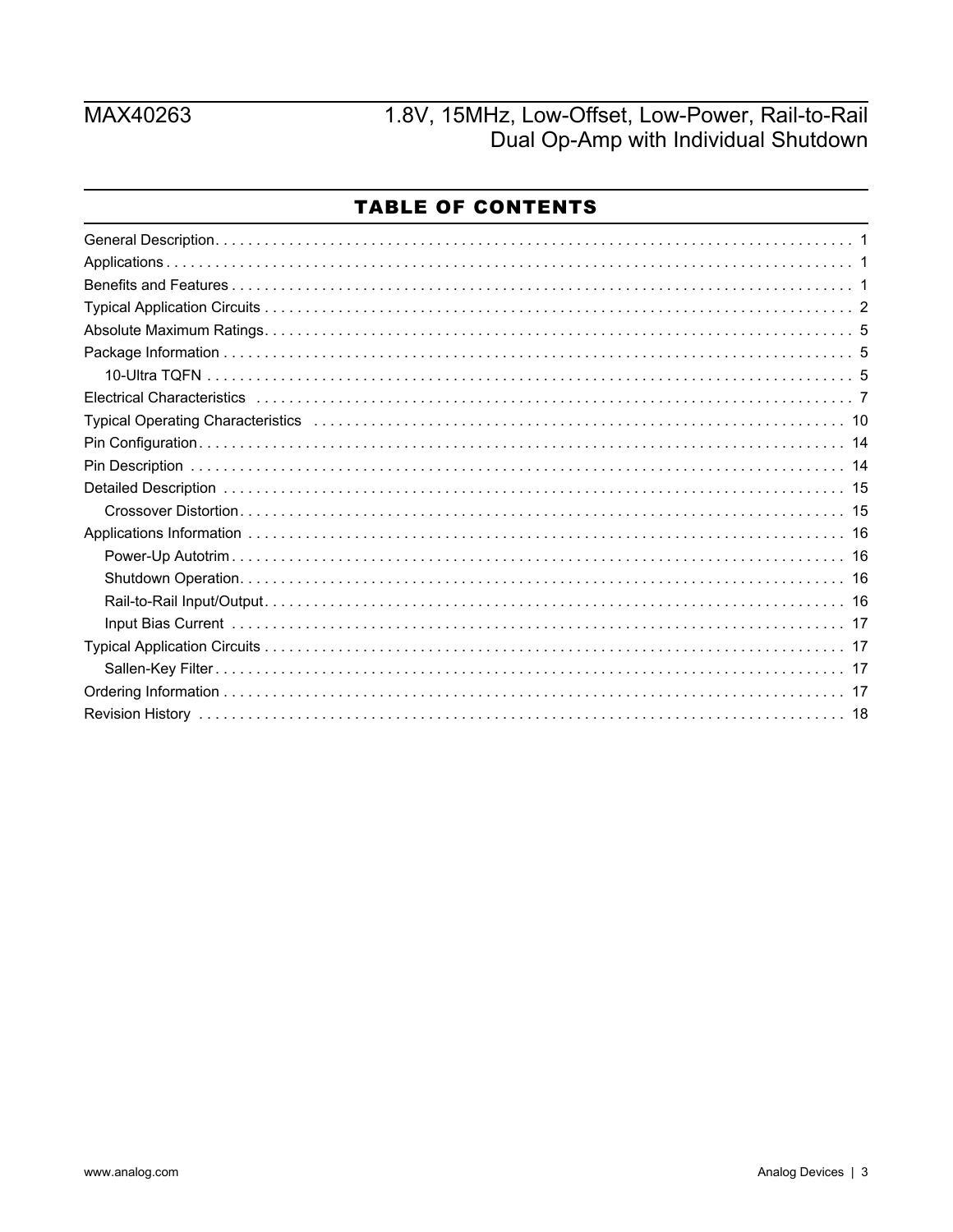## LIST OF FIGURES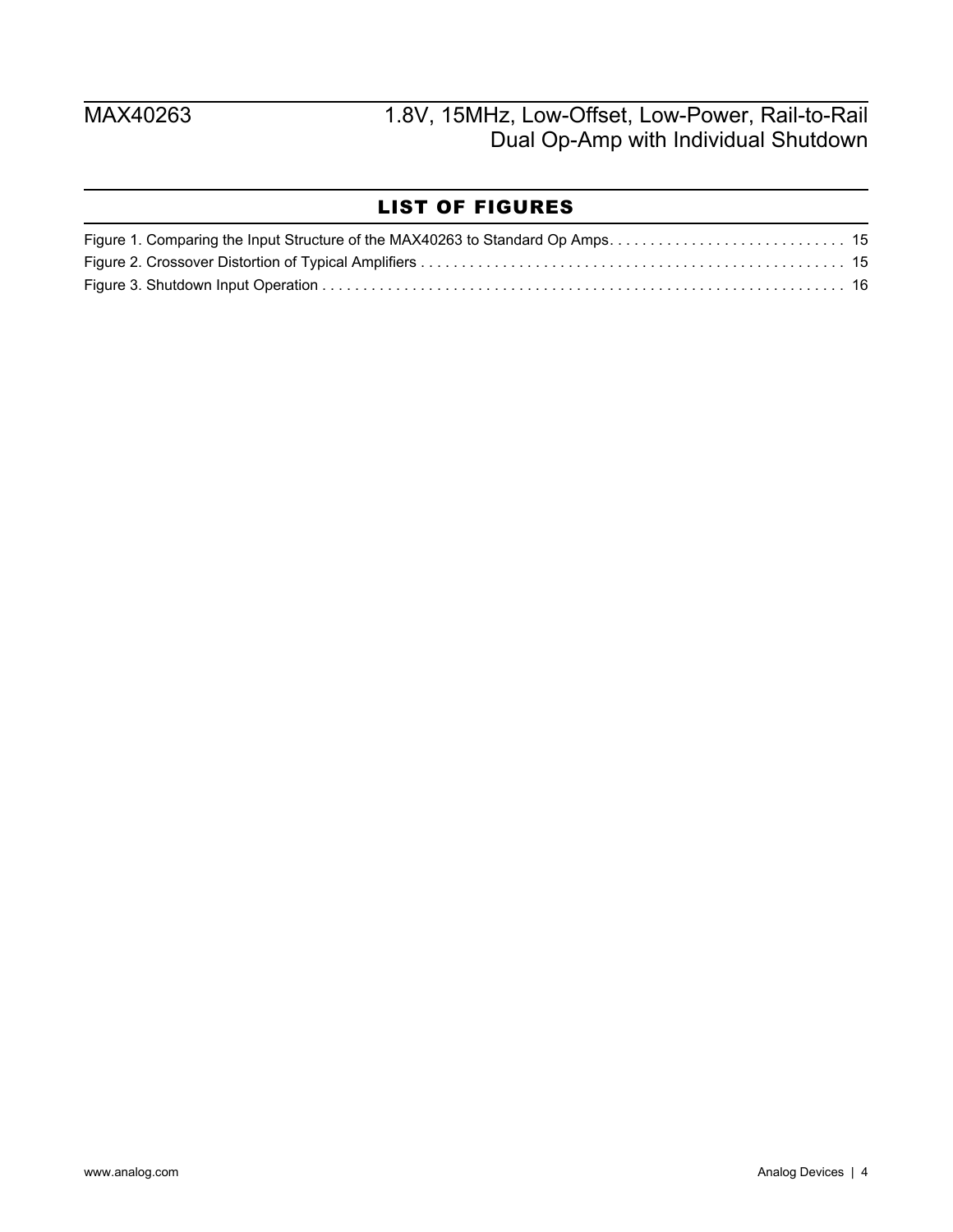### <span id="page-4-0"></span>**Absolute Maximum Ratings**

| Output Short-Circuit Duration to V <sub>DD</sub> or V <sub>SS</sub> Continuous |  |
|--------------------------------------------------------------------------------|--|
| Continuous Input Current (any pins)  ±20mA                                     |  |
|                                                                                |  |

| Continuous Power Dissipation ( $T_A$ = +70°C) |  |
|-----------------------------------------------|--|
|                                               |  |
| Operating Temperature Range40°C to +125°C     |  |
|                                               |  |
|                                               |  |
|                                               |  |

*Stresses beyond those listed under "Absolute Maximum Ratings" may cause permanent damage to the device. These are stress ratings only, and functional operation of the*  device at these or any other conditions beyond those indicated in the operational sections of the specifications is not implied. Exposure to absolute maximum rating conditions for *extended periods may affect device reliability.* 

## <span id="page-4-1"></span>**Package Information**

### <span id="page-4-2"></span>**10-Ultra TQFN**

| Package Code                              | V101A2CN+1          |
|-------------------------------------------|---------------------|
| Outline Number                            | 21-0610             |
| Land Pattern Number                       | 90-0386             |
| Thermal Resistance, Four-Layer Board:     |                     |
| Junction to Ambient $(\theta_{J A})$      | $110.8^{\circ}$ C/W |
| Junction to Case $(\theta_{\cdot} \cdot)$ | 62.1°C/W            |

For the latest package outline information and land patterns (footprints), go to *[www.maximintegrated.com/packages](http://www.maximintegrated.com/packages)*. Note that a "+", "#", or "-" in the package code indicates RoHS status only. Package drawings may show a different suffix character, but the drawing pertains to the package regardless of RoHS status.

Package thermal resistances were obtained using the method described in JEDEC specification JESD51-7, using a four-layer board. For detailed information on package thermal considerations, refer to *[www.maximintegrated.com/](http://www.maximintegrated.com/thermal-tutorial) [thermal-tutorial](http://www.maximintegrated.com/thermal-tutorial)*.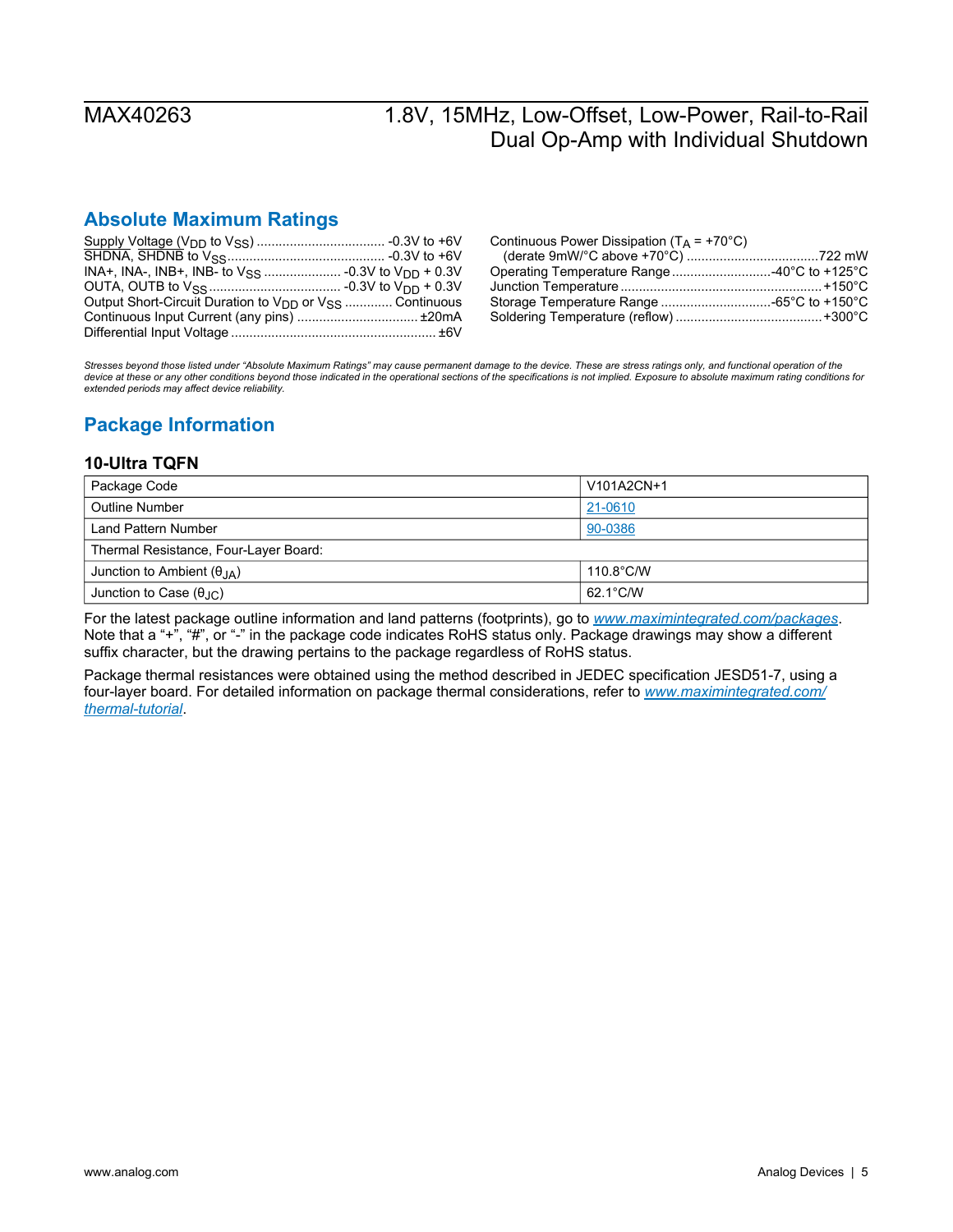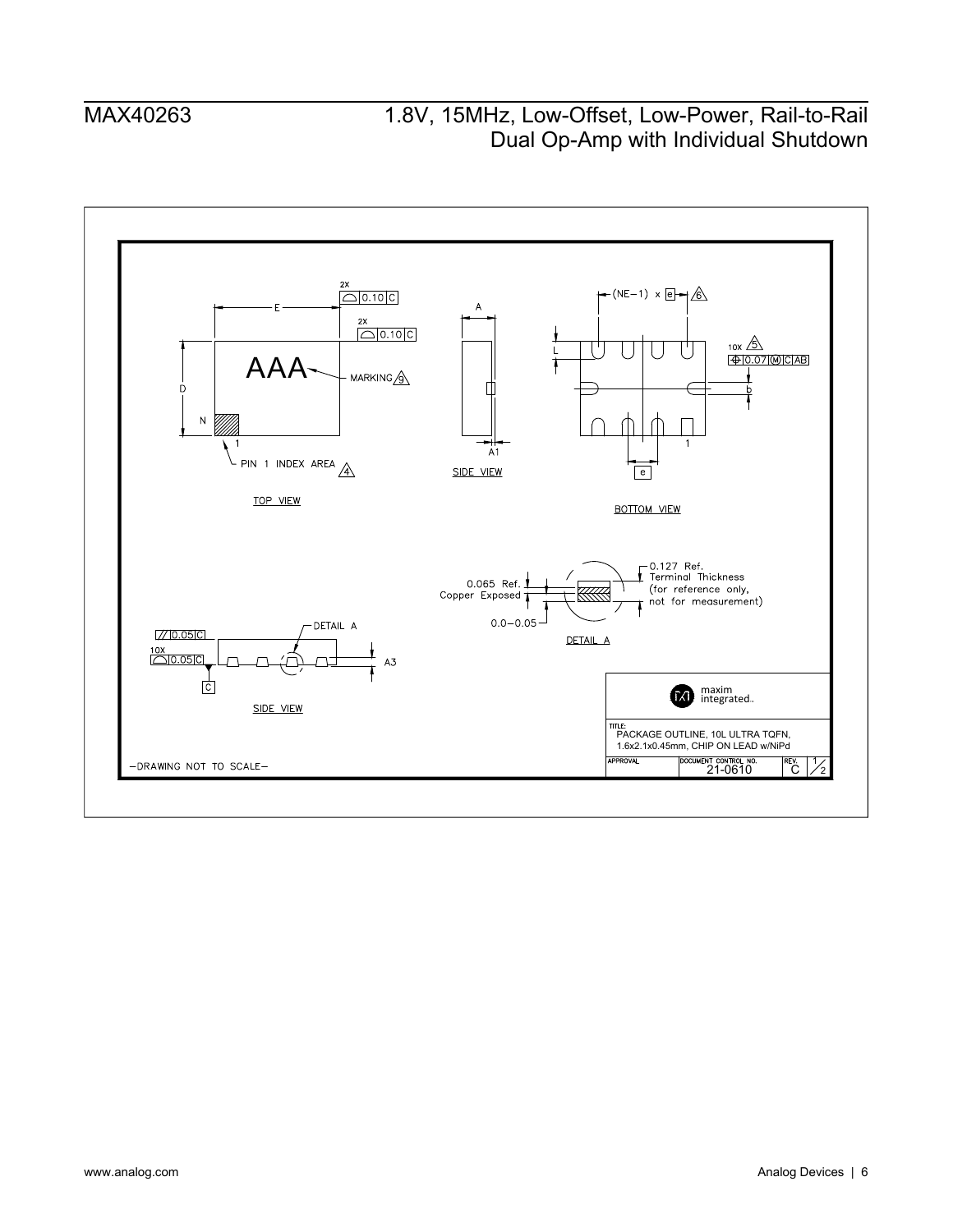

### <span id="page-6-0"></span>**Electrical Characteristics**

(V<sub>DD</sub> = 3.3V, V<sub>SS</sub> = 0V, V<sub>IN+</sub> = V<sub>IN-</sub> = V<sub>DD</sub>/2, R<sub>LOAD</sub> = 10kΩ to V<sub>DD</sub>/2, V<sub>SHDN</sub> = V<sub>DD</sub>, T<sub>A</sub> = -40°C to +125°C, unless otherwise noted. Typical values are at +25°C.) (Note 1)

| <b>PARAMETER</b>                | <b>SYMBOL</b>   |                                    | <b>CONDITIONS</b>           |     | <b>TYP</b> | <b>MAX</b> | <b>UNITS</b> |
|---------------------------------|-----------------|------------------------------------|-----------------------------|-----|------------|------------|--------------|
| <b>POWER SUPPLY</b>             |                 |                                    |                             |     |            |            |              |
| Supply Voltage Range            | V <sub>DD</sub> | Guaranteed by PSRR                 |                             | 1.8 |            | 5.5        | V            |
| Power-Supply Rejection<br>Ratio | <b>PSRR</b>     | $V_{CM} = V_{DD}/2$                |                             | 76  | 95         |            | dB           |
| Quiescent Current               |                 | Only one op-amp<br>channel enabled | $R_{\text{LOAD}}$ = no load |     | 750        | 1300       |              |
|                                 | l <sub>DD</sub> | Both op-amp<br>channels enabled    | $R_{\text{LOAD}}$ = no load |     | 1300       | 2200       | μA           |
| Shutdown Supply<br>Current      | <b>ISHDN</b>    |                                    |                             |     |            |            | μA           |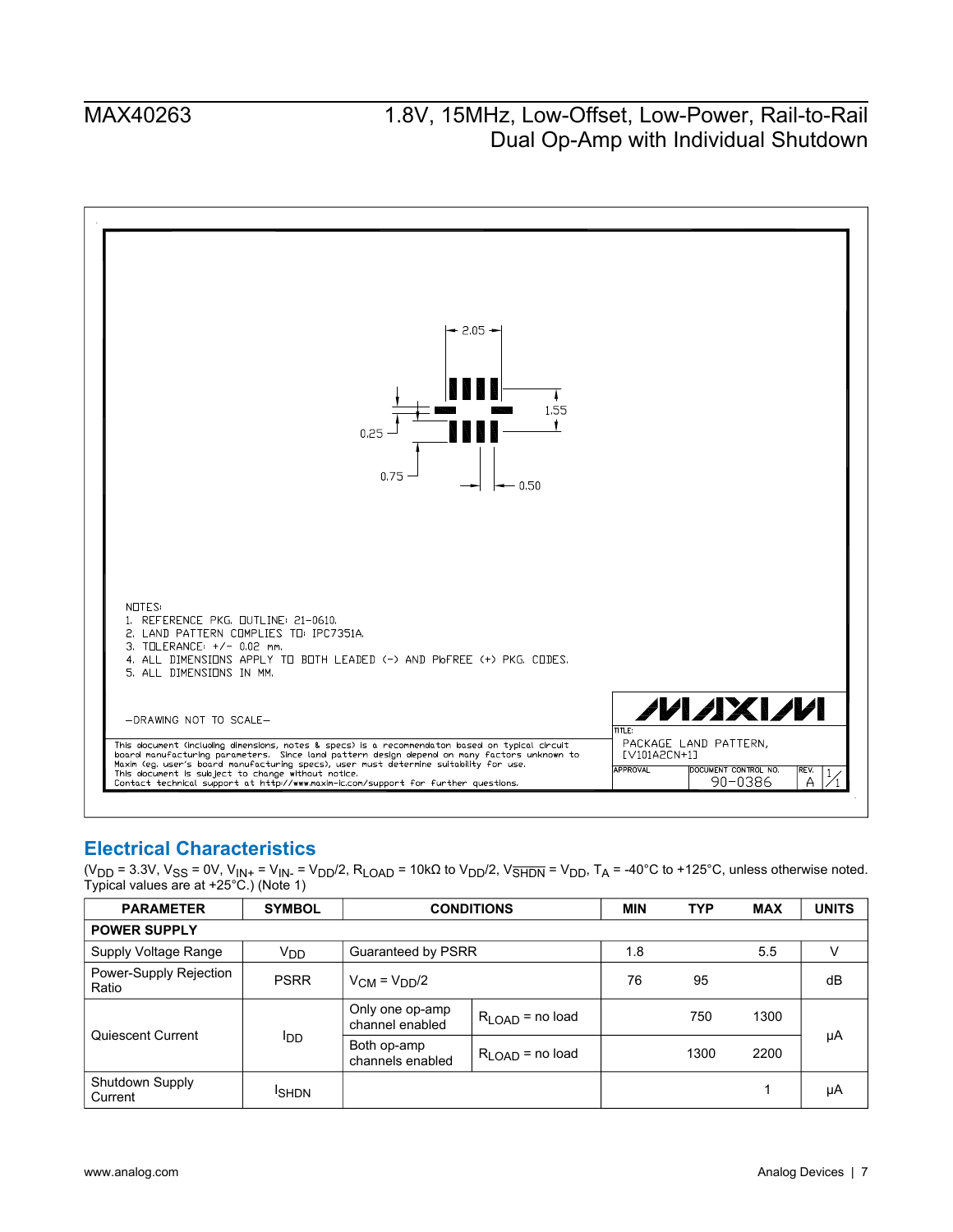## **Electrical Characteristics (continued)**

(V<sub>DD</sub> = 3.3V, V<sub>SS</sub> = 0V, V<sub>IN+</sub> = V<sub>IN-</sub> = V<sub>DD</sub>/2, R<sub>LOAD</sub> = 10kΩ to V<sub>DD</sub>/2, V<sub>SHDN</sub> = V<sub>DD</sub>, T<sub>A</sub> = -40°C to +125°C, unless otherwise noted. Typical values are at +25°C.) (Note 1)

| <b>PARAMETER</b>                       | <b>SYMBOL</b>                    |                                                                                                    | <b>CONDITIONS</b>                                     | <b>MIN</b>        | <b>TYP</b> | <b>MAX</b>     | <b>UNITS</b> |
|----------------------------------------|----------------------------------|----------------------------------------------------------------------------------------------------|-------------------------------------------------------|-------------------|------------|----------------|--------------|
| Shutdown Input Low                     | $V_{IL}$                         |                                                                                                    |                                                       |                   |            | 0.5            | V            |
| Shutdown Input High                    | V <sub>IH</sub>                  |                                                                                                    |                                                       | 1.3               |            |                | V            |
| Output Leakage Current<br>in Shutdown  |                                  |                                                                                                    |                                                       |                   | 100        |                | pA           |
| Shutdown Input Bias<br>Current         | $I_{IL}/I_{IH}$                  |                                                                                                    |                                                       |                   |            | 1              | μA           |
|                                        |                                  | $T_A$ = +25°C (Note                                                                                | One channel<br>recovers after its<br>own shutdown     |                   |            | 9              |              |
| Shutdown Turn-On Time                  |                                  | 2)                                                                                                 | Both recover after<br>a complete<br>shutdown          |                   | 14.4       | 18.9           |              |
|                                        | t <sub>SHDN</sub>                | $-40^{\circ}$ C < T <sub>A</sub> <                                                                 | One channel<br>recovers after its<br>own shutdown     |                   |            | 12             | μs           |
|                                        |                                  | +125°C (Note 2)                                                                                    | Both recover after<br>a complete<br>shutdown          |                   |            | 26.7           |              |
|                                        |                                  | Includes power-on                                                                                  | $T_A$ = +25°C (Note<br>2)                             |                   | 9.7        | 15.2           |              |
|                                        | Power-Up Time<br>t <sub>ON</sub> | VOS self-<br>calibration                                                                           | $-40^{\circ}$ C < T <sub>A</sub> <<br>+125°C (Note 2) |                   |            | 18.4           | ms           |
| <b>DC CHARACTERISTICS</b>              |                                  |                                                                                                    |                                                       |                   |            |                |              |
| Input Common-Mode<br>Range             | V <sub>CM</sub>                  | Guaranteed by CMRR test                                                                            |                                                       | $V_{SS}$ -<br>0.1 |            | $VDD$ +<br>0.1 | $\vee$       |
| Common-Mode<br><b>Rejection Ratio</b>  | <b>CMRR</b>                      | $V_{CM}$ = $V_{SS}$ - 0.1V to $V_{DD}$ + 0.1V                                                      |                                                       | 75                | 90         |                | dB           |
| Input Offset Voltage                   |                                  | $T_A$ = +25°C (Note 3)                                                                             |                                                       |                   | 10         | 50             |              |
| (Note 2)                               | $V_{OS}$                         | -40°C ≤ T <sub>A</sub> ≤ +125°C (Note 4)                                                           |                                                       |                   |            | 100            | μV           |
|                                        |                                  | -40°C $\leq$ T <sub>A</sub> $\leq$ +125°C (Note 5)                                                 |                                                       |                   |            | 600            |              |
| Input Offset Voltage Drift<br>(Note 2) | TC V <sub>OS</sub>               |                                                                                                    |                                                       |                   | 1          | 6              | µV/°C        |
|                                        |                                  | $T_A$ = +25°C                                                                                      |                                                       |                   | 0.01       | 1.5            |              |
| Input Bias Current (Note<br>2)         | Iв                               | $-40^{\circ}$ C < T <sub>A</sub> < $+85^{\circ}$ C                                                 |                                                       |                   |            | 10             | pA           |
|                                        |                                  | $-40^{\circ}$ C < T <sub>A</sub> < $+125^{\circ}$ C                                                |                                                       |                   |            | 200            |              |
| Input Resistance                       | $R_{IN}$                         | Common-Mode                                                                                        | $V_{CM}$ = -0.1V to<br>$(V_{DD} + 0.1V)$              |                   | 1011       |                | Ω            |
|                                        |                                  | Differential                                                                                       |                                                       |                   | 1012       |                |              |
| Open-Loop Gain                         |                                  | $400 \text{mV} \leq V_{\text{OUT}} \leq V_{\text{DD}} - 400 \text{mV}$ ,<br>$R_{LOAD} = 10k\Omega$ |                                                       | 97                | 115        |                | dB           |
|                                        | A <sub>VOL</sub>                 | $400 \text{mV} \leq V_{\text{OUT}} \leq V_{\text{DD}} - 400 \text{mV},$<br>$R_{LOAD} = 600\Omega$  |                                                       | 86                | 100        |                |              |
| Output Short-Circuit<br>Current        |                                  | To V <sub>DD</sub> or V <sub>SS</sub>                                                              |                                                       |                   | 50         |                | mA           |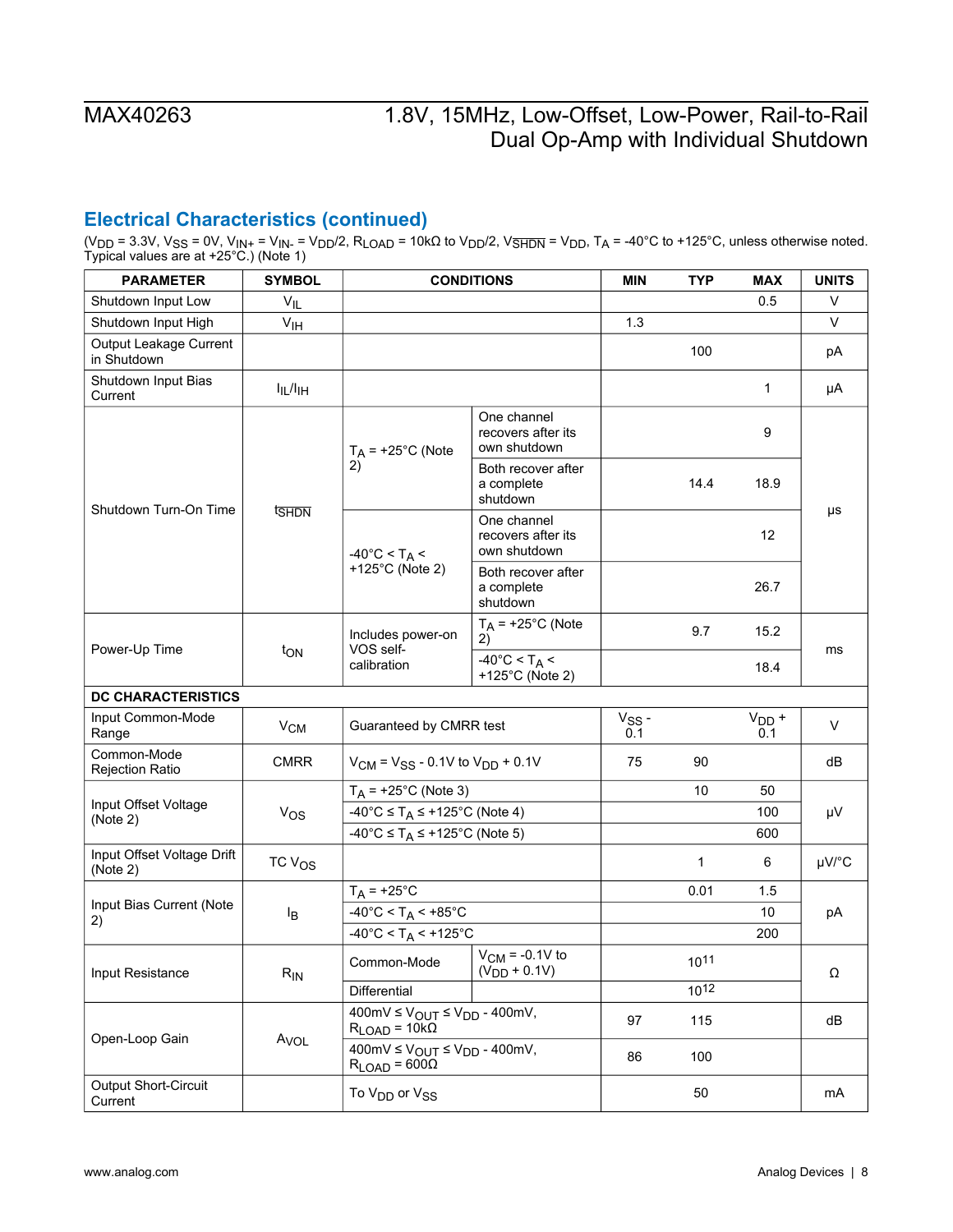### **Electrical Characteristics (continued)**

(V<sub>DD</sub> = 3.3V, V<sub>SS</sub> = 0V, V<sub>IN+</sub> = V<sub>IN-</sub> = V<sub>DD</sub>/2, R<sub>LOAD</sub> = 10kΩ to V<sub>DD</sub>/2, V<sub>SHDN</sub> = V<sub>DD</sub>, T<sub>A</sub> = -40°C to +125°C, unless otherwise noted. Typical values are at +25°C.) (Note 1)

| <b>PARAMETER</b>                                | <b>SYMBOL</b>   |                                                                                                                        | <b>CONDITIONS</b>                                  | <b>MIN</b> | <b>TYP</b>     | <b>MAX</b>      | <b>UNITS</b>      |
|-------------------------------------------------|-----------------|------------------------------------------------------------------------------------------------------------------------|----------------------------------------------------|------------|----------------|-----------------|-------------------|
| Output Voltage Low                              | <b>VOL</b>      |                                                                                                                        | $R_{LOAD}$ = 10k $\Omega$ to<br>$V_{DD}/2$         |            |                | 20              | mV                |
|                                                 |                 | $V_{\text{OUT}} - V_{\text{SS}}$                                                                                       | $R_{LOAD}$ = 600 $\Omega$ to<br>V <sub>DD</sub> /2 |            |                | 50              |                   |
| Output Voltage High                             |                 |                                                                                                                        | $R_{LOAD}$ = 10k $\Omega$ to<br>$V_{DD}/2$         |            |                | 10 <sup>1</sup> | mV                |
|                                                 | V <sub>OH</sub> | $V_{DD} - V_{OUT}$                                                                                                     | $R_{LOAD}$ = 600 $\Omega$ to<br>V <sub>DD</sub> /2 |            |                | 50              |                   |
| <b>AC CHARACTERISTICS</b>                       |                 |                                                                                                                        |                                                    |            |                |                 |                   |
| Input Voltage Noise<br>Density                  | $e_n$           | $f = 10kHz$                                                                                                            |                                                    |            | 12.7           |                 | $nV/\sqrt{Hz}$    |
| Input Voltage Noise                             |                 | $0.1$ Hz $\leq$ f $\leq$ 10Hz                                                                                          |                                                    |            | 10             |                 | µV <sub>P-P</sub> |
| Input Capacitance                               | $C_{\text{IN}}$ |                                                                                                                        |                                                    |            | 2.5            |                 | pF                |
| Gain-Bandwidth Product                          | <b>GBW</b>      |                                                                                                                        |                                                    |            | 15             |                 | <b>MHz</b>        |
| <b>Slew Rate</b>                                | <b>SR</b>       | $A_V = 1$ V/V, V <sub>OUT</sub> = 2V <sub>P-P</sub> , 10% to 90%                                                       |                                                    |            | $\overline{7}$ |                 | $V/\mu s$         |
| Capacitive Loading                              | $C_{LOAD}$      | No sustained oscillation, $A_V = 1$ V/V                                                                                |                                                    |            | 300            |                 | pF                |
| <b>Total Harmonic</b><br>Distortion +Noise      | THD+N           | $V_{\text{OUT}} = 2V_{\text{P-P}}$<br>$AV = 1V/V$<br>$R_{LOAD}$ = 10k $\Omega$                                         | $ f = 10k$ Hz                                      |            | $-105$         |                 | dB                |
| <b>Settling Time</b>                            |                 | To 0.01%, $V_{\text{OUT}} = 2V_{\text{P-P}}$ , A <sub>V</sub> = 1V/V,<br>$C_{\text{LOAD}} = 30pF$                      |                                                    |            | 1.7            |                 | μs                |
| <b>Output Transient</b><br><b>Recovery Time</b> |                 | $\Delta V_{\text{OUT}}$ = 0.2V, $V_{\text{DD}}$ = 3.3V,<br>$AV = 1V/V$ , R <sub>S</sub> = 20Ω, C <sub>LOAD</sub> = 1nF |                                                    |            | 1              |                 | μs                |

**Note 1:** All devices are 100% production tested at T<sub>A</sub> = +25°C. Specifications over temperature are guaranteed by design.

**Note 2:** Guaranteed by design.

**Note 3:** At +25°C, upon power up and after calibration.

**Note 4:** For any temperature values between -40°C to +125°C, upon power up and after calibration.

**Note 5:** For any temperature values between -40°C and +125°C, it indicates the maximum drift from the power-up initial calibrated value.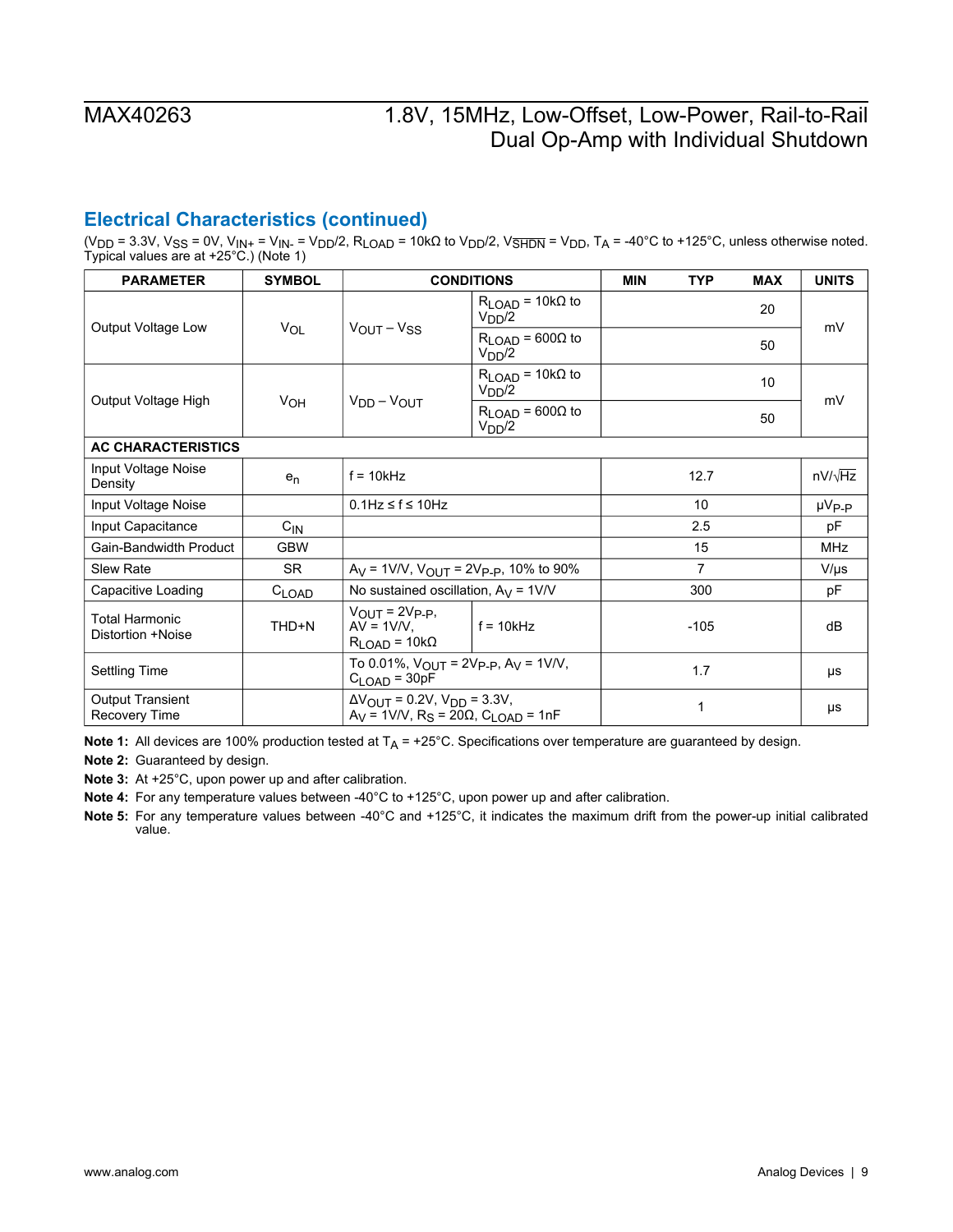## <span id="page-9-0"></span>**Typical Operating Characteristics**

















**OUTPUT VOLTAGE LOW vs.** OUTPUT SINK CURRENT<br>  $(V_{DD} = 1.8V)$ 600 500 OUTPUT VOLTAGE LOW (mV) 400  $T_A$  = +125°C 300  $+25^{\circ}$ C 200 100  $T_A = 40^{\circ}$ C  $\overline{a}$  $0.01$  $0.1$  $10$ 100 1  $\textbf{I}_{\text{SINK}}$  (mA)

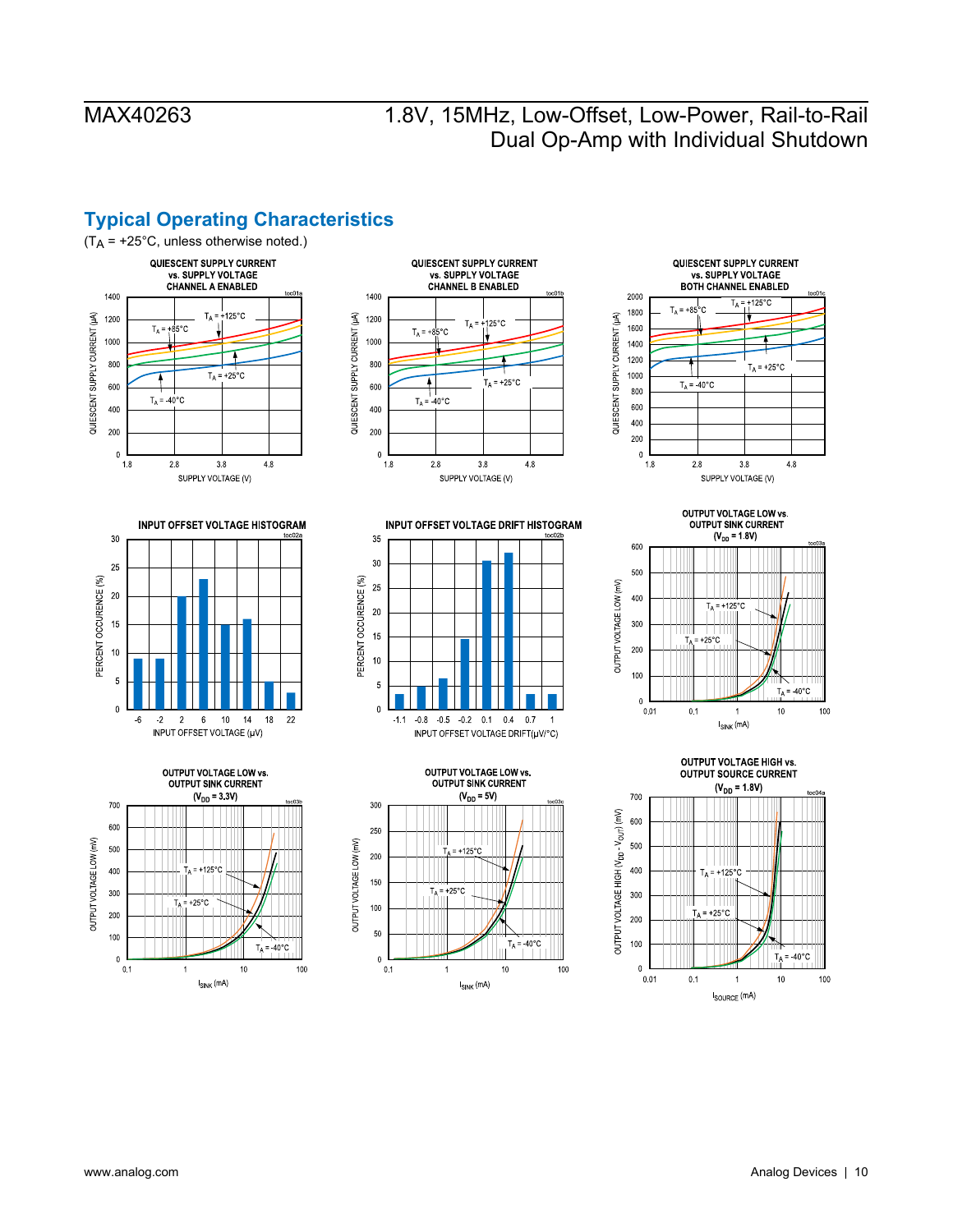## **Typical Operating Characteristics (continued)**



















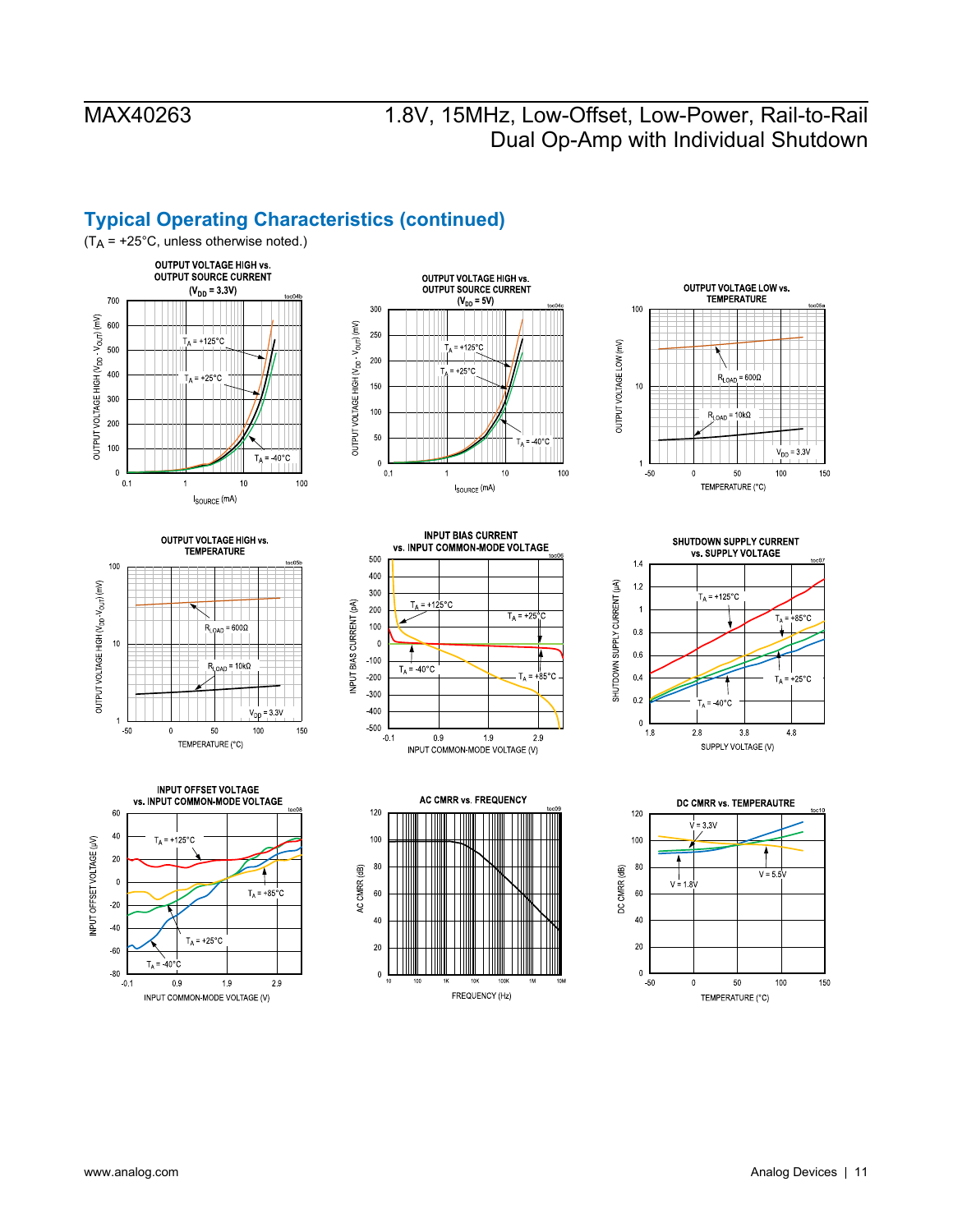### **Typical Operating Characteristics (continued)**

 $(T_A = +25^{\circ}C,$  unless otherwise noted.)









DC PSRR vs. TEMPERATURE















200nS/div

INPUT VOLTAGE NOISE (µV)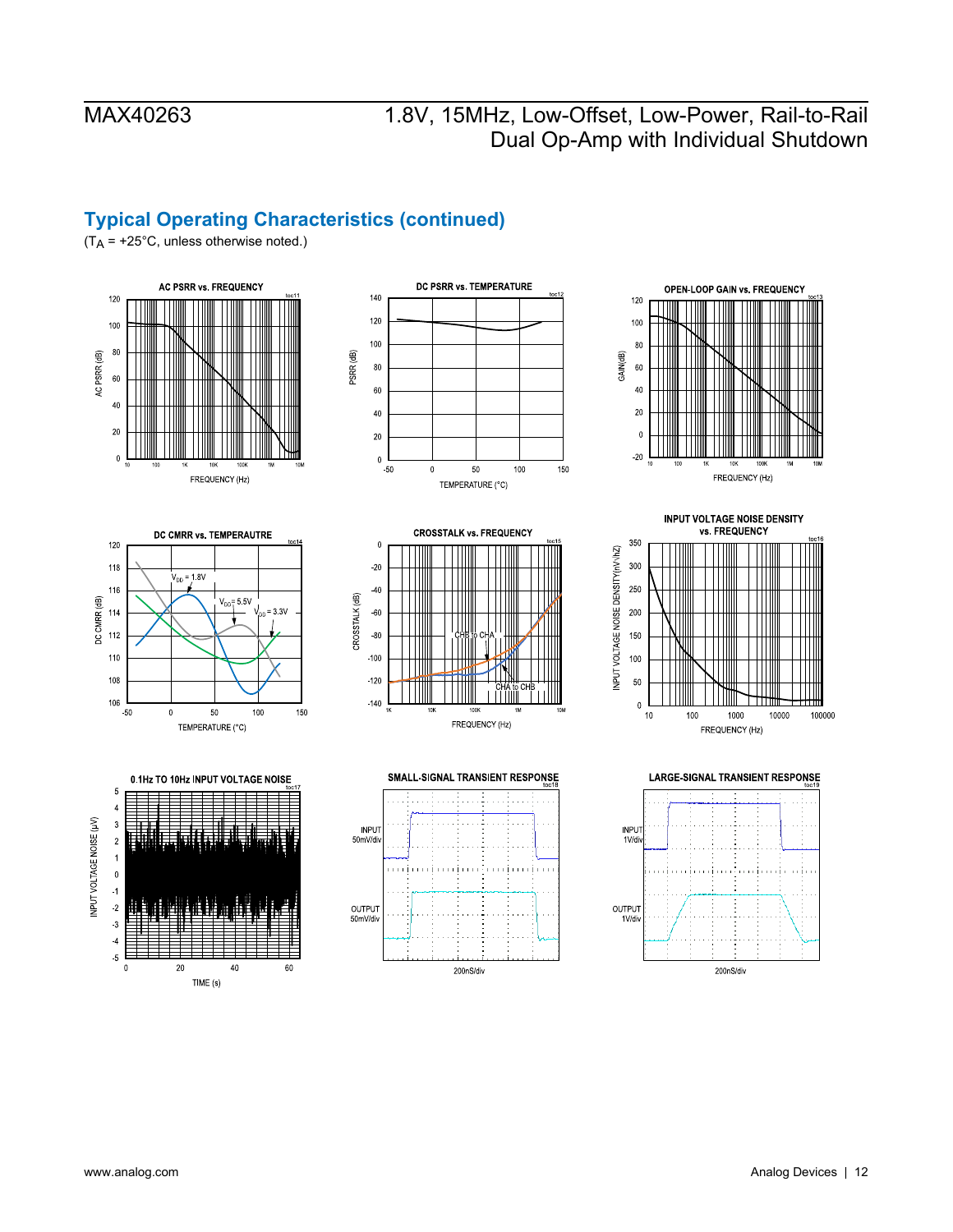$10c24$ 

## **Typical Operating Characteristics (continued)**

 $(T_A = +25^{\circ}C,$  unless otherwise noted.)



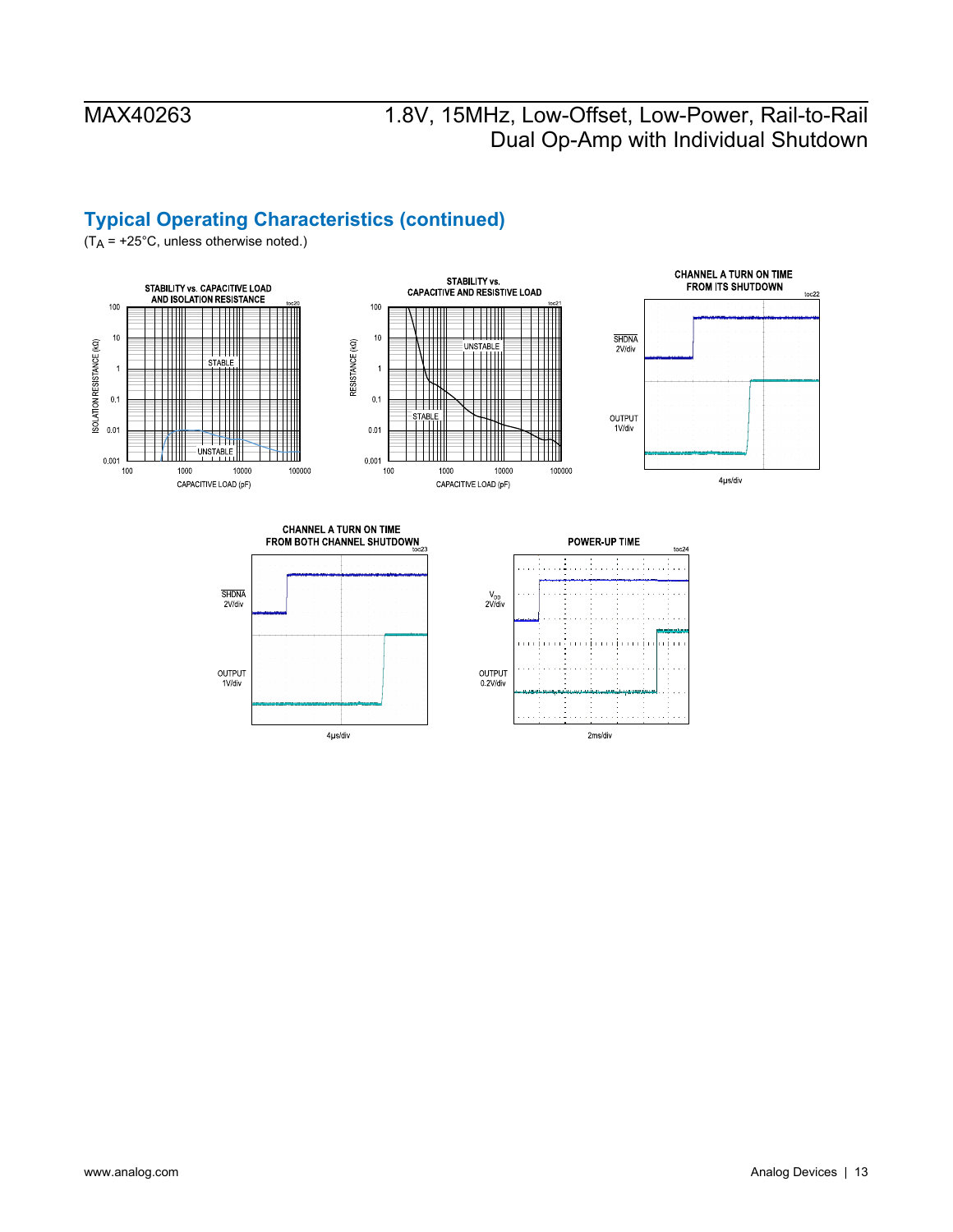## **Pin Configuration**

<span id="page-13-0"></span>

## <span id="page-13-1"></span>**Pin Description**

| <b>PIN</b> | <b>NAME</b>  | <b>FUNCTION</b>                                                                      | <b>TYPE</b>      |
|------------|--------------|--------------------------------------------------------------------------------------|------------------|
|            | <b>VSS</b>   | Negative Supply Voltage. Connect to the ground return of the V <sub>DD</sub> supply. | Power            |
| 7          | <b>VDD</b>   | Positive Supply Voltage                                                              | Power            |
| 2          | <b>SHDNA</b> | Active-Low Shutdown Input for Channel A. Connect to $V_{DD}$ for normal operation.   | Analog Input     |
| 8          | <b>OUTA</b>  | Output for Channel A                                                                 | Analog<br>Output |
| 10         | INA+         | Positive Input for Channel A                                                         | Analog Input     |
| 9          | INA-         | Negative Input for Channel A                                                         | Analog Input     |
| 3          | <b>SHDNB</b> | Active-Low Shutdown Input for Channel B. Connect to $V_{DD}$ for normal operation.   | Analog Input     |
| 6          | <b>OUTB</b>  | Output for Channel B                                                                 | Analog<br>Output |
| 4          | $INB+$       | Positive Input for Channel B                                                         | Analog Input     |
| 5          | INB-         | Negative Input for Channel B                                                         | Analog Input     |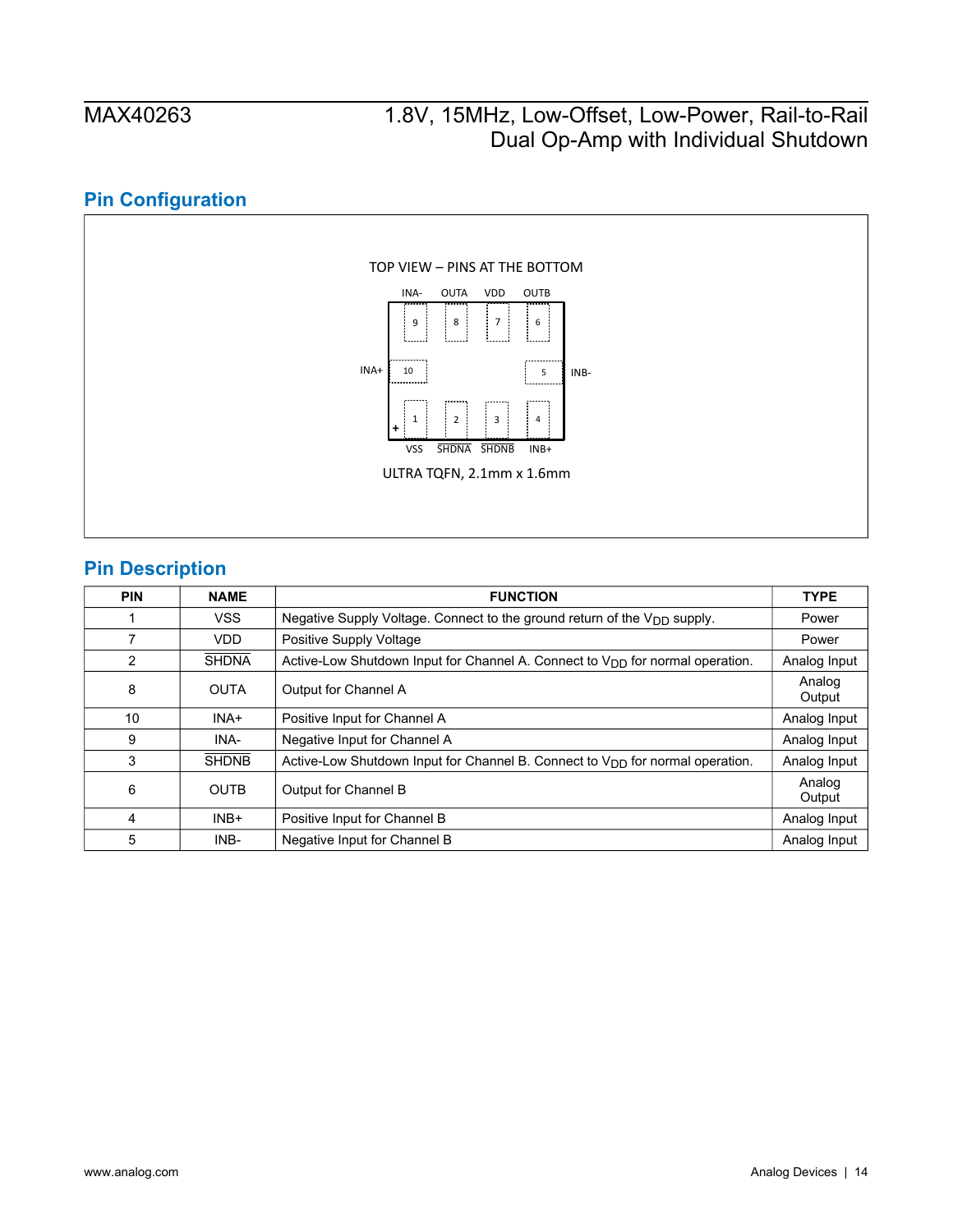### <span id="page-14-0"></span>**Detailed Description**

The MAX40263 is a high-speed, low-power dual-channel op-amp ideal for signal processing applications due to the device's high precision and low-noise CMOS inputs. The device self-calibrates on power-up to eliminate the effects of temperature and power supply variation. Each channel of MAX40263 can enter into low-power shutdown mode separately and recover in 30μs.

### <span id="page-14-1"></span>**Crossover Distortion**

The device features a low-noise integrated charge pump that creates an internal voltage rail 1V above  $V_{DD}$ , which powers the input differential pair of PMOS transistors as shown in **Figure 1**. This unique architecture eliminates crossover distortion common in traditional CMOS input architecture ([Figure 2](#page-14-3)), especially when used in a noninverting configuration such as Sallen-Key filters.

The charge pump operating frequency lies well above the unity-gain frequency of the amplifier. Because of its highfrequency operation and ultra-quiet circuitry, the charge pump generates little noise, does not require external components, and is entirely transparent to the user.

<span id="page-14-2"></span>

*Figure 1. Comparing the Input Structure of the MAX40263 to Standard Op Amps* 

<span id="page-14-3"></span>

*Figure 2. Crossover Distortion of Typical Amplifiers*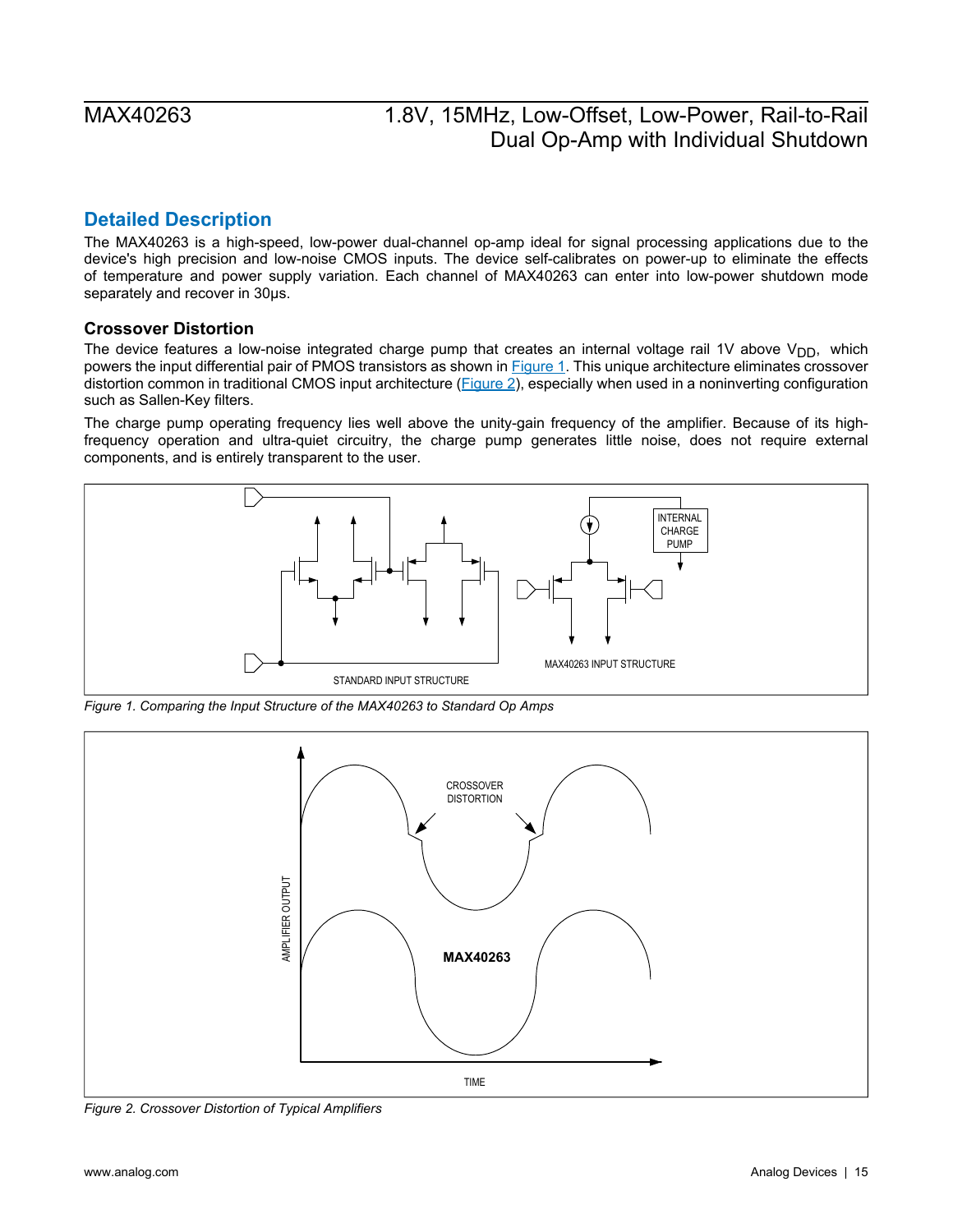## <span id="page-15-0"></span>**Applications Information**

### <span id="page-15-1"></span>**Power-Up Autotrim**

The MAX40263 features an automatic trim that self-calibrates the input offset voltage ( $V_{OS}$ ) to less than 50µV on powerup. This self-calibration feature allows the device to eliminate input offset voltage effects due to power supply and operating temperature variation simply by cycling its power.

The device power-up speed should be fast to avoid the case when the self-calibration is triggered before the supply settles. Such a wrong condition would give an undesired large offset. To achieve targeted low  $V_{OS}$  values, it is recommended to either (a) use a power supply with a fast slew rate (power supply settles in <10ms), or (b) power up the chip in the shutdown mode ( $\overline{SHDNA}$  =  $\overline{SHDNB}$  = low) and enable the chip ( $\overline{SHDNA}$  =  $\overline{SHDNB}$  = high) after the supply settles.

### <span id="page-15-2"></span>**Shutdown Operation**

The MAX40263 is a dual channel op-amp, and each channel of MAX40263 can enter into low-power shutdown mode separately by pulling down SHDNA or SHDNB.

Shutdown mode puts both inputs and outputs into high impedance and substantially lowers the quiescent current. Putting the output into high impedance allows multiple outputs to be multiplexed onto a single output line without the additional external buffers. The device does not self-calibrate when exiting shutdown mode and retains its power-up trim settings. [Figure 3](#page-15-4) shows how the device recovers from shutdown in less than 30µs.

The shutdown logic levels of the device are independent of supply, allowing the shutdown feature of the device to operate off a 1.8V or 3.3V microcontroller, regardless of supply voltage.

<span id="page-15-4"></span>

*Figure 3. Shutdown Input Operation* 

### <span id="page-15-3"></span>**Rail-to-Rail Input/Output**

The input voltage range of the device extends 100mV above  $V_{DD}$  and below  $V_{SS}$ . The wide input common mode voltage range allows the op amp to be used as a buffer and as a differential amplifier in a variety of signal processing applications. Output voltage high/low is only 50mV above  $V_{SS}$  and below  $V_{DD}$ , allowing maximum dynamic range in single-supply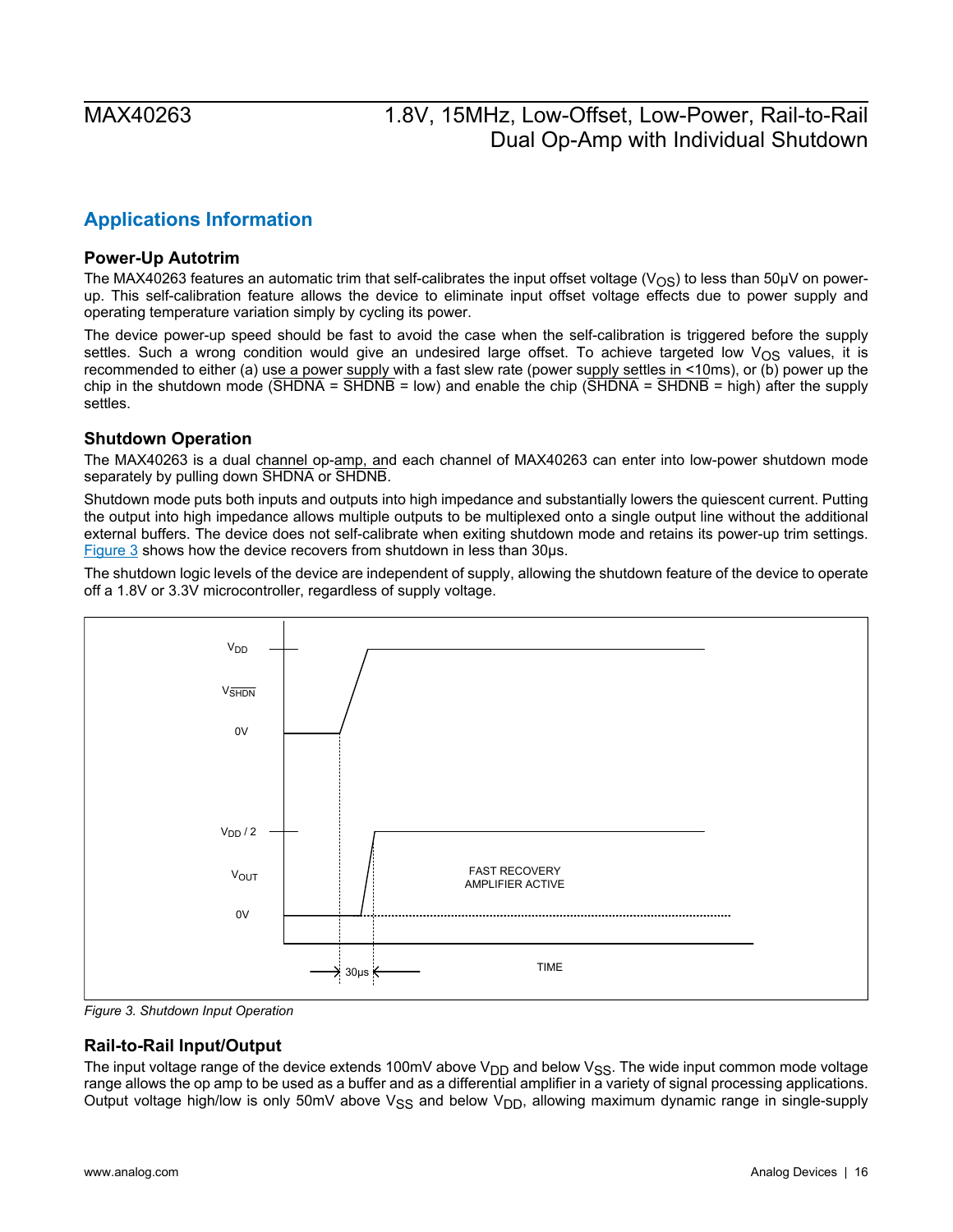applications. The high output current and capacitance drive capability of the device make it ideal as an ADC driver and a line driver.

### <span id="page-16-1"></span>**Input Bias Current**

The MAX40263 features a high-impedance CMOS input stage and a specialized ESD structure that allows low input bias current operation at low-input, common-mode voltages. Low-input bias current is useful when interfacing with highimpedance sensors. It is also beneficial for designing transimpedance amplifiers for photodiode sensors. This makes the device ideal for ground referenced medical and industrial sensor applications.

### <span id="page-16-2"></span>**Typical Application Circuits**

### <span id="page-16-3"></span>**Sallen-Key Filter**



### <span id="page-16-0"></span>**Ordering Information**

| NIIMRFR<br>PAR<br>NI | <b>TEMP RANGE</b> | <b>PACKAGE</b><br><b>PIN</b><br>$\sim$ $\sim$ | P MARK |
|----------------------|-------------------|-----------------------------------------------|--------|
| МA<br>. к 4 ! '      | 0.000<br>$\sim$   | ---                                           | -ABI   |

*+Denotes a lead(Pb)-free/RoHS-compliant package.*